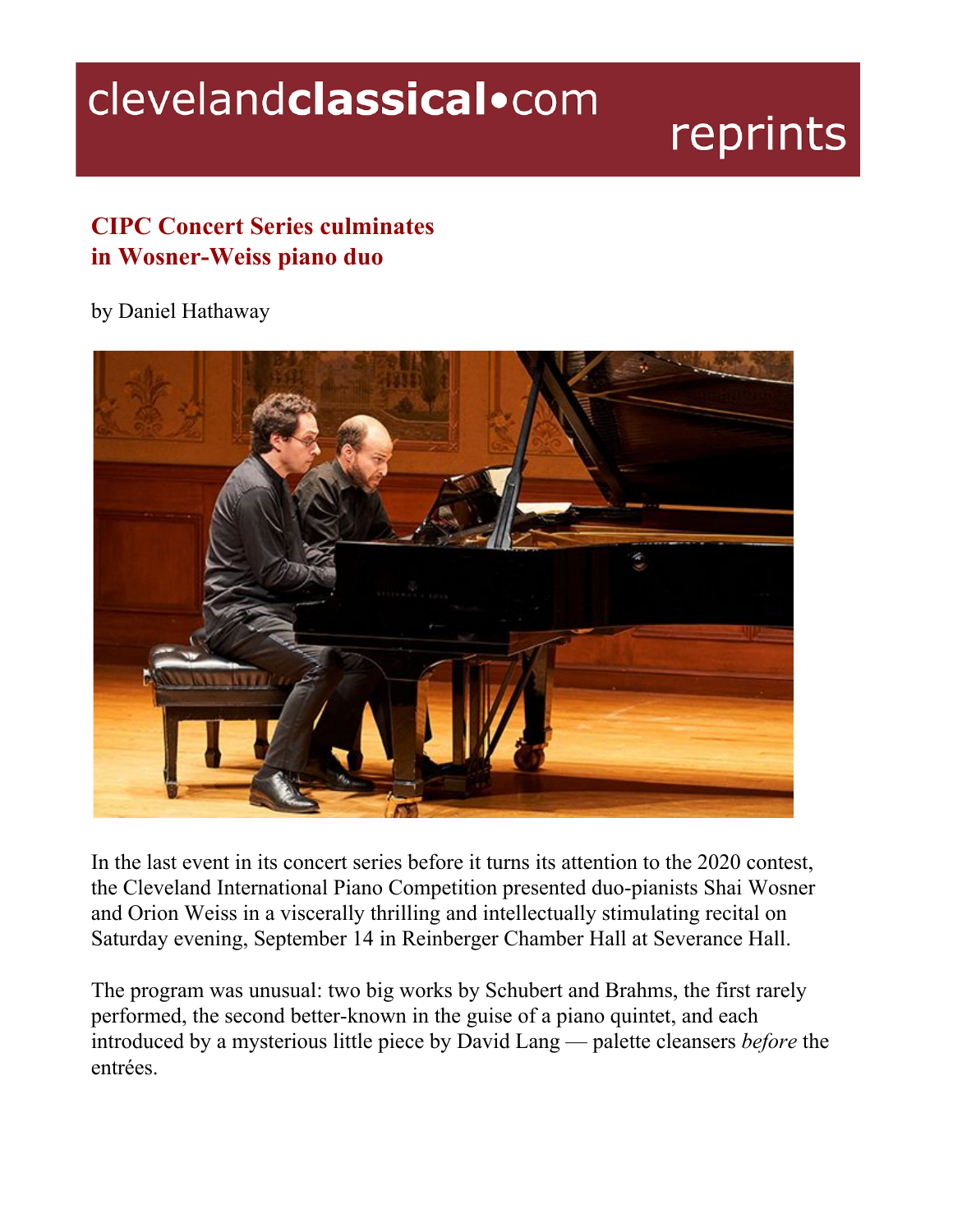Wosner and Weiss shared a single keyboard for the first half, beginning Lang's *Gravity* with nearly inaudible single notes that gradually inched their way downward, reflecting one of the melodic characteristics of Schubert's *Sonata in C,* which followed without pause.

Conceived as if on a large canvas and suffused with color, the Sonata seemed so symphonic to Joseph Joachim that the famous violinist orchestrated it in a version that Johannes Brahms conducted in the 1870s. Others have followed since with their own versions. It's lengthy and spaciously unhurried, and Wosner and Weiss delighted in its lyrical passages and set up its climaxes with well-measured crescendos. It was fun to flip the situation and imagine that the two pianists were playing a four-hand transcription of an orchestral work for themselves and (several hundred) friends the way many listeners first encountered large works before recordings were invented.



A second Steinway appeared during intermission, giving each pianist 88 keys of his own. Facing each other, Weiss on the left and Wosner on the right, they first applied their twenty fingers to Lang's *After Gravity.* An essay in weightlessness accomplished through repetitive music that abandons regular meter, its unattached notes merely hang in the air, creating a miasma of otherworldly harmonies. It goes on a bit too long, but conveniently ends up on the right note to segue into Brahms' *Sonata in f.*